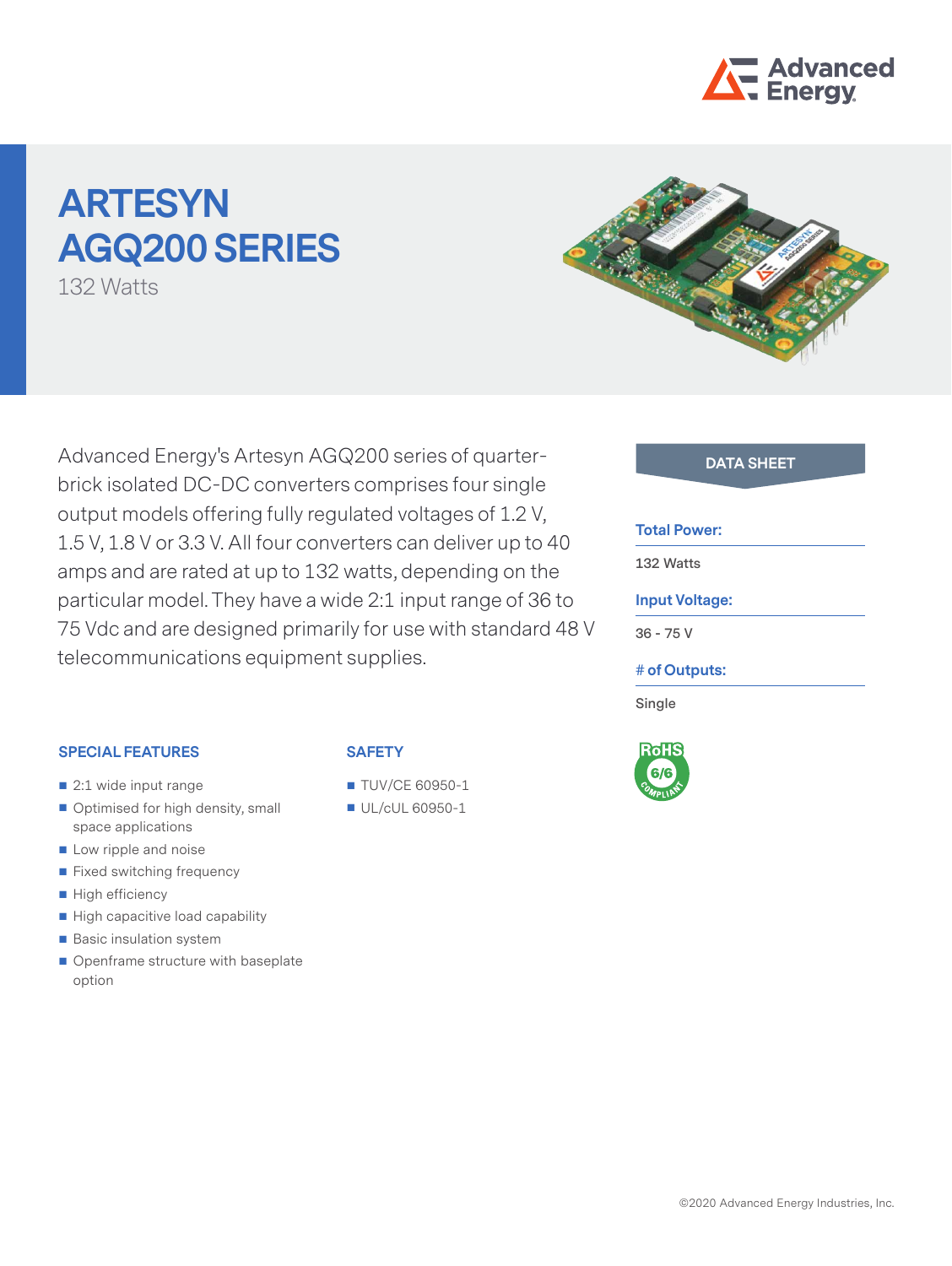# **AGQ200 SERIES**

# **ELECTRICAL SPECIFICATIONS**

| Input                      |                      |  |  |
|----------------------------|----------------------|--|--|
| Input range                | 36 - 75 VDC          |  |  |
| Efficiency <sup>2</sup>    | 92% @ 3.3 Vo         |  |  |
| Output                     |                      |  |  |
| Voltage tolerance          | $+/-1.6%$            |  |  |
| Line regulation            | 5 mV                 |  |  |
| Load regulation            | Single output: 10 mV |  |  |
| Noise/ripple               | 3.3 Vo: 100 mV       |  |  |
| Overvoltage protection     | Hiccup               |  |  |
| Overtemperature protection | Auto-restart         |  |  |
| Switching frequency        | 280 KHz              |  |  |
| Temperature co-efficient   | $\pm 0.02$ / °C      |  |  |
| Isolation                  |                      |  |  |
| I/O isolation:             | 2000 VDC min.        |  |  |

# **ENVIRONMENTAL SPECIFICATIONS**

| Operating ambient temperature range: | $-40^{\circ}$ C to $+85^{\circ}$ C    |  |
|--------------------------------------|---------------------------------------|--|
| Storage temperature:                 | $-55 \text{ °C}$ to $+125 \text{ °C}$ |  |
| Humidity:                            | 5% to 95% (non-condensing)            |  |
| MTBF:                                | 2 Million hours                       |  |
| <b>RoHS Compliant</b>                |                                       |  |

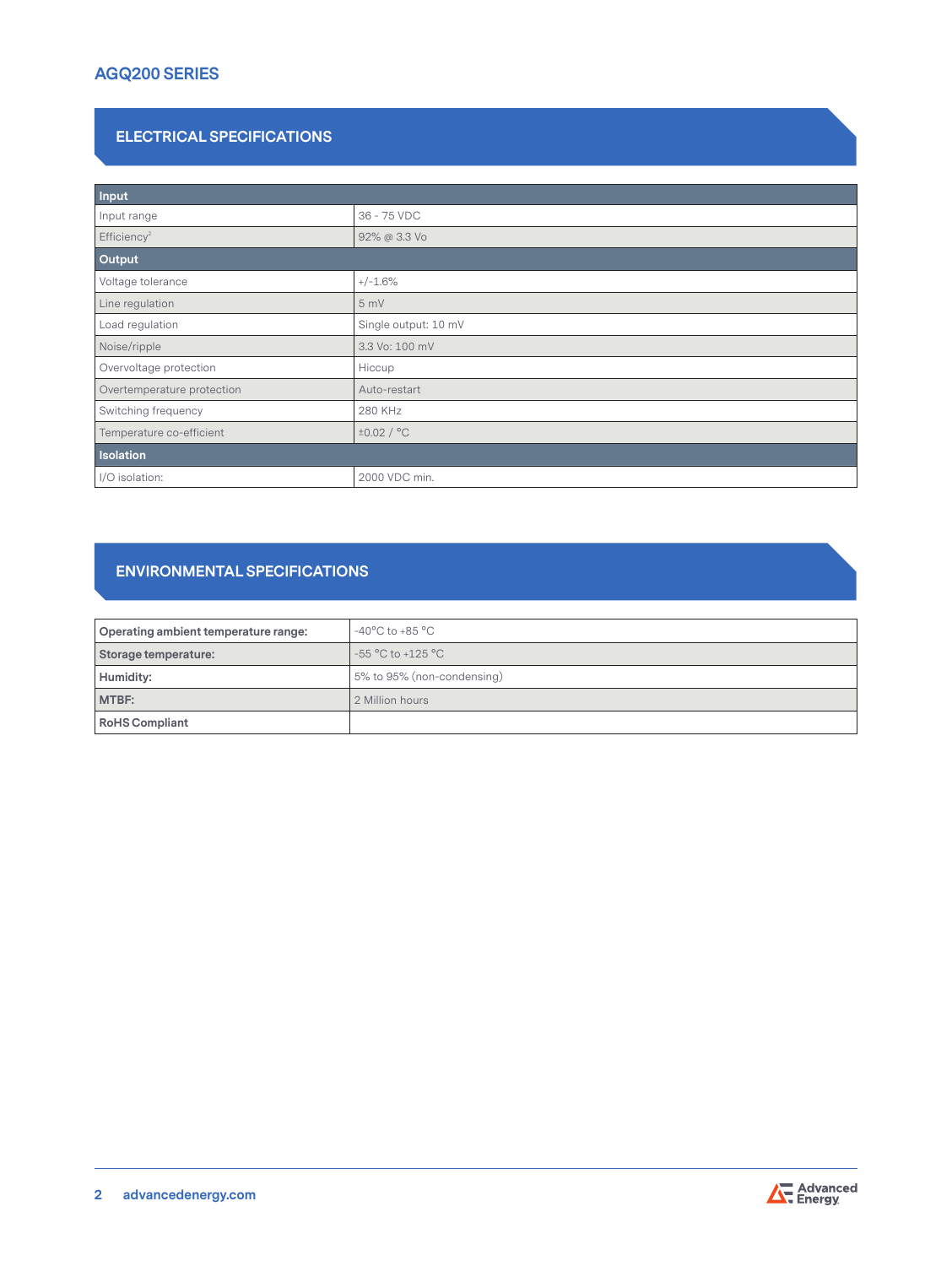## **Ordering Information**

| Model number        | Input voltage | Output voltage          | <b>Power</b> |
|---------------------|---------------|-------------------------|--------------|
| AGQ200-48S1V2-4L    | 36 - 75 Vin   | 1.2 V @ 40 A            | 48 W         |
| AGQ200-48S1V2B-4L   | 36 - 75 Vin   | 1.2 V @ 40 A            | 48 W         |
| AGQ200-48S1V2P-4L   | 36 - 75 Vin   | 1.2 V @ 40 A            | 48 W         |
| AGQ200-48S1V2PB-4L  | 36 - 75 Vin   | 1.2 V @ 40 A            | 48 W         |
| AGQ200-48S1V5-4L    | 36 - 75 Vin   | 1.5 V @ 40 A            | 60 W         |
| AGQ200-48S1V5-6L    | 36 - 75 Vin   | $1.5$ V @ 40 A          | 60 W         |
| AGQ200-48S1V5B-4L   | 36 - 75 Vin   | 1.5 V @ 40 A            | 60 W         |
| AGQ200-48S1V5P-4L   | 36 - 75 Vin   | 1.5 V @ 40 A            | 60 W         |
| AGQ200-48S1V5PB-4L  | 36 - 75 Vin   | 1.5 V @ 40 A            | 60 W         |
| AGQ200-48S1V8-4L    | 36 - 75 Vin   | 1.8 V @ 40 A            | 72 W         |
| AGQ200-48S1V8B-4L   | 36 - 75 Vin   | 1.8 V @ 40 A            | 72 W         |
| AGQ200-48S1V8P-4L   | 36 - 75 Vin   |                         | 72 W         |
|                     |               | 1.8 V @ 40 A            |              |
| AGQ200-48S1V8PB-4L  | 36 - 75 Vin   | 1.8 V @ 40 A            | 72 W         |
| AGQ200B-48S2V5-4L   | 36 - 75 Vin   | 2.5 V @ 40 A            | 100 W        |
| AGQ200B-48S2V5B-4L  | 36 - 75 Vin   | 2.5 V @ 40 A            | 100 W        |
| AGQ200B-48S2V5P-4L  | 36 - 75 Vin   | 2.5 V @ 40 A            | 100W         |
| AGQ200B-48S2V5PB-4L | 36 - 75 Vin   | 2.5 V @ 40 A            | 100W         |
| AGQ200B-48S3V3-4L   | 36 - 75 Vin   | $3.3 V \text{ @ } 40 A$ | 132W         |
| AGQ200B-48S3V3-6L   | 36 - 75 Vin   | 3.3 V @ 40 A            | 132 W        |
| AGQ200B-48S3V3B-4L  | 36 - 75 Vin   | $3.3 V \text{ @ } 40 A$ | 132W         |
| AGQ200B-48S3V3B-6L  | 36 - 75 Vin   | 3.3 V @ 40 A            | 132W         |
| AGQ200B-48S3V3P-4L  | 36 - 75 Vin   | $3.3 V \text{ @ } 40 A$ | 132W         |
| AGQ200B-48S3V3PB-4L | 36 - 75 Vin   | 3.3 V @ 40 A            | 132W         |

- Standard version is negative enable<br>
- "-6" = 3.8 mm pin length<br>
- "-4" = 4.8 mm pin length<br>
- "-L" = RoHS 6/6 compliance<br>
- "-P" = Positive enable<br>
- "-B" = Baseplate

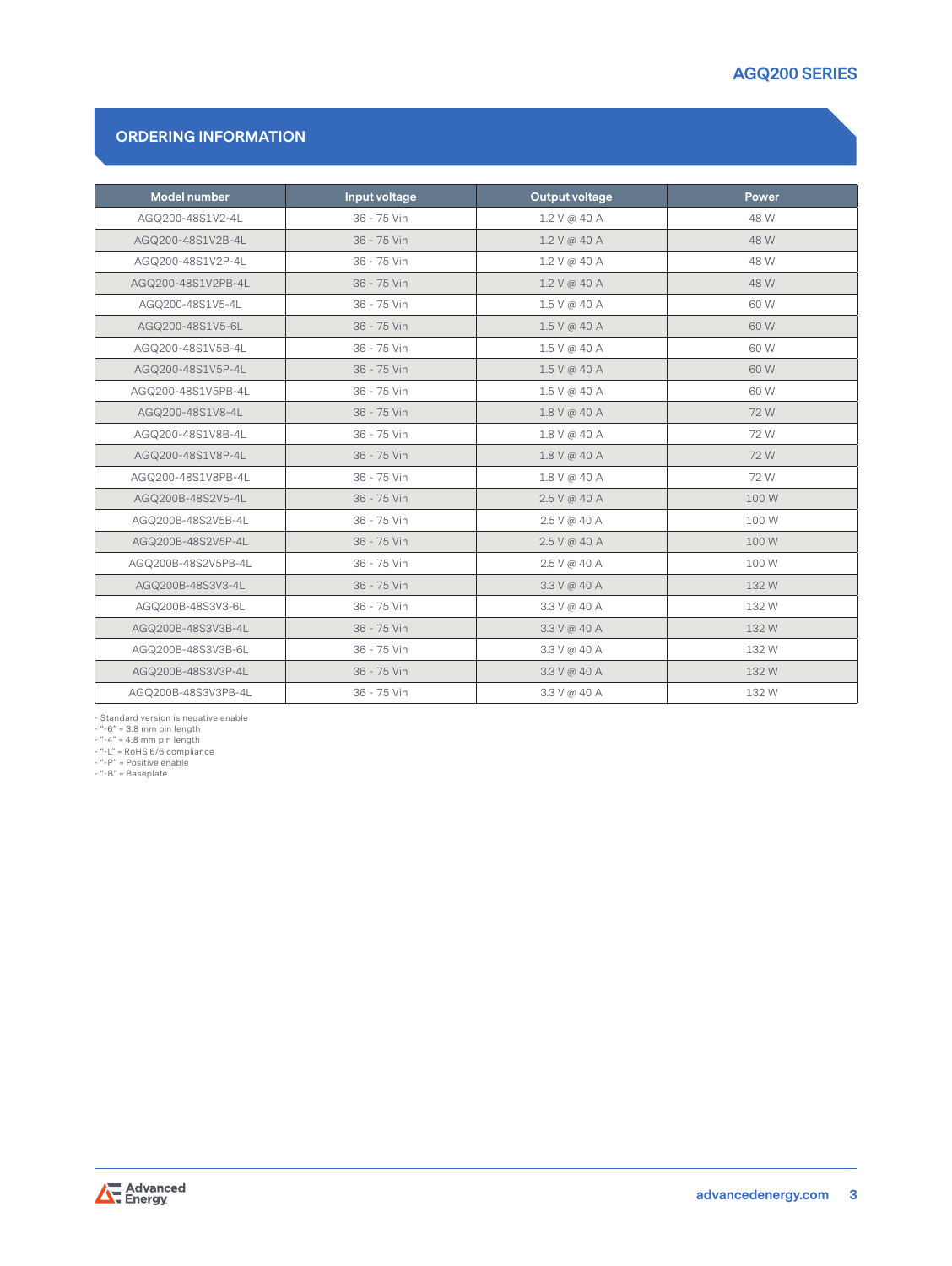# **Mechanical Drawings**



Tolerance: X.Xmm ± 0.5mm [X.X in. ± 0.02in.] X.XXmm ± 0.25mm [X.XX in. ± 0.01in.]

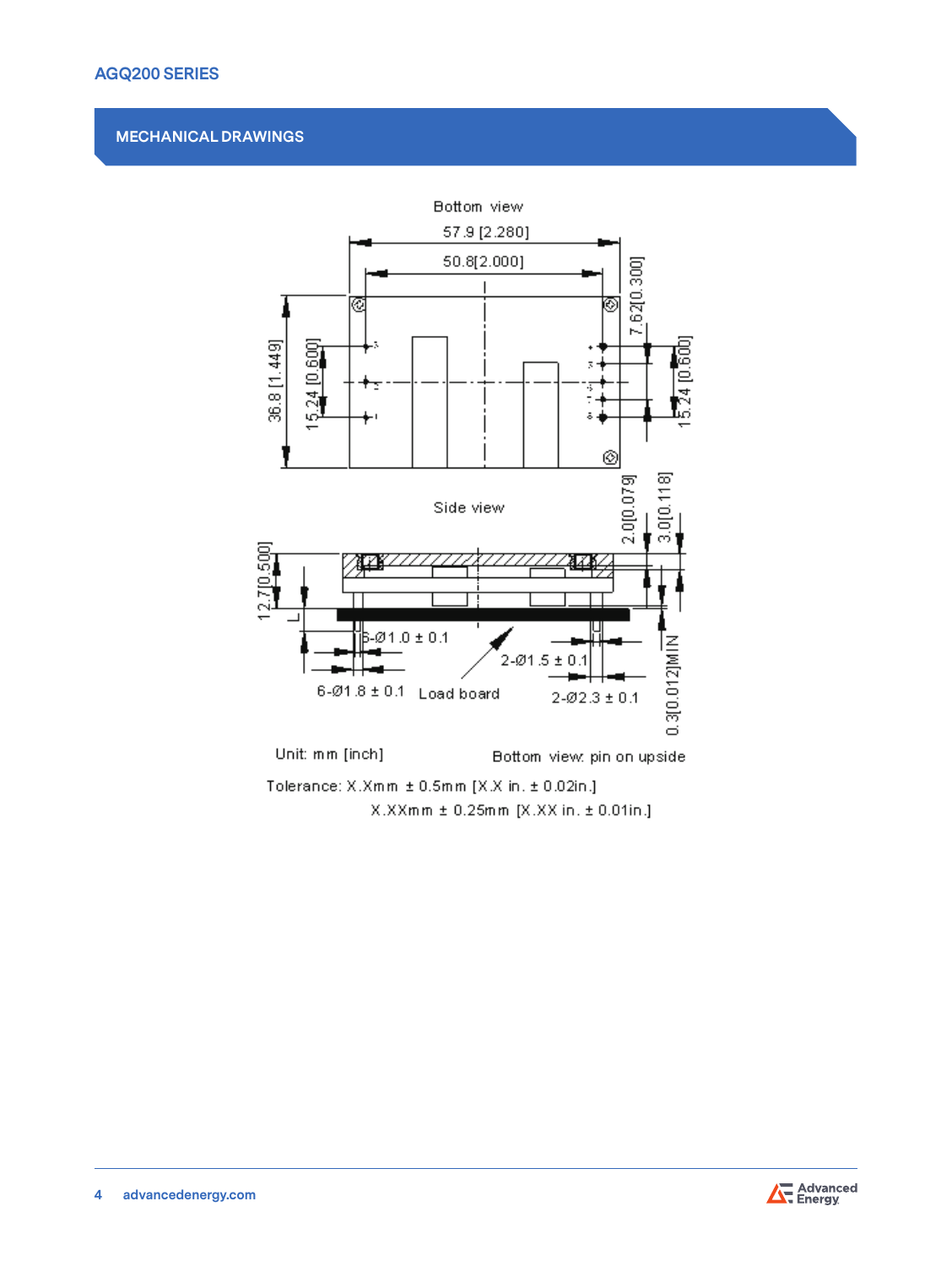# **AGQ200 SERIES**

## **Pin Assignments**

| Pin#                     | <b>Function</b> |
|--------------------------|-----------------|
| $\overline{\phantom{a}}$ | $+V$ in         |
| $\mathfrak{D}$           | Enable          |
| 3                        | -V in           |
| $\overline{4}$           | -V out          |
| 5                        | -Sense          |
| 6                        | Trim            |
| $\overline{\phantom{1}}$ | +Sense          |
| 8                        | +V out          |

**Notes:**<br>1. All specifications are subject to change without notice. Mechanical drawings are for reference only.<br>2. Warranty: 2 years<br>3. Label and logo appearance may vary from what is shown on mechanical drawings.